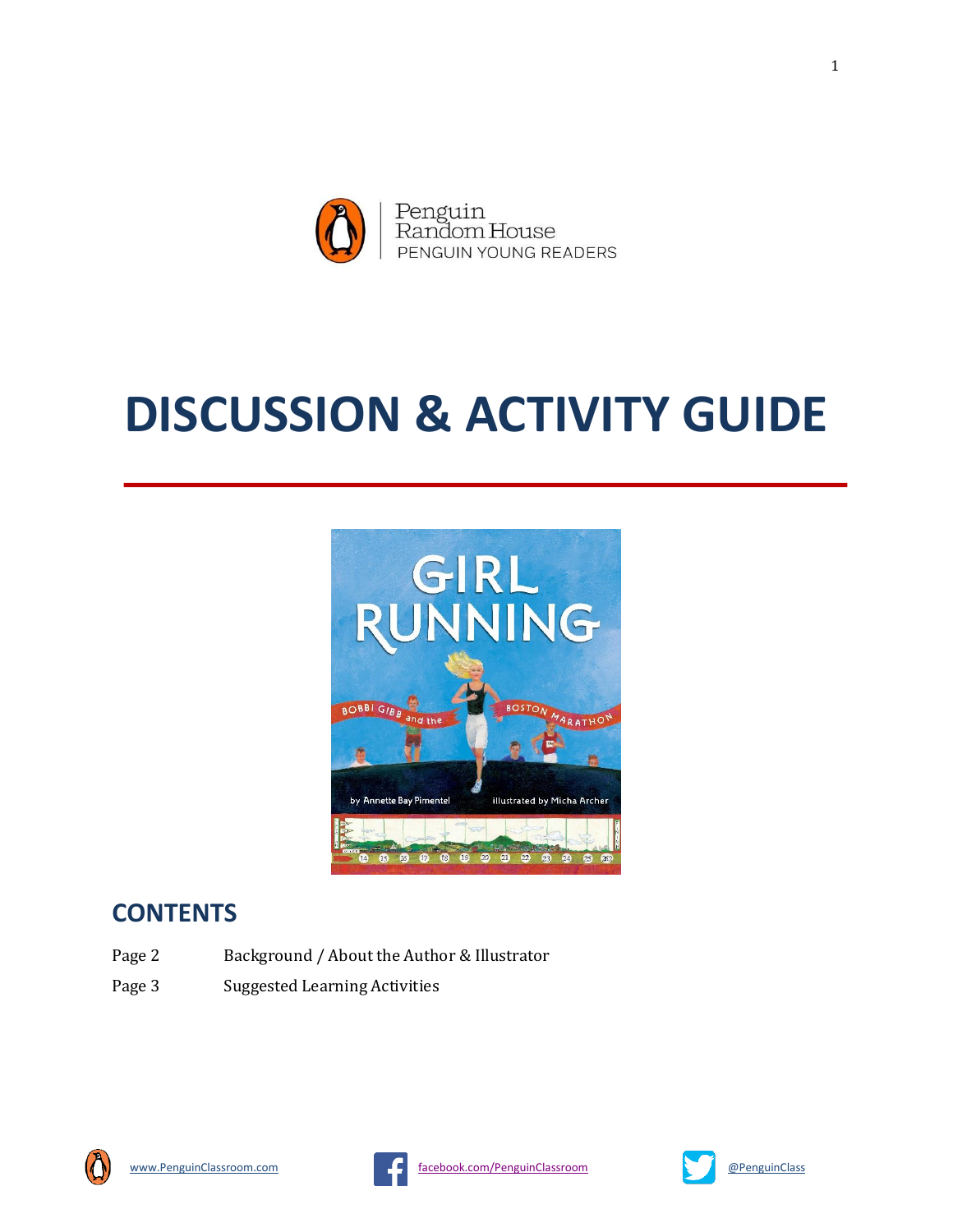## **BACKGROUND**

★ **"A bright salutation of a story, with one determined woman at its center." –***Kirkus Reviews***, starred review**

The inspiring story of the first female to run the Boston Marathon comes to life in stunningly vivid collage illustrations.

Because Bobbi Gibb is a girl, she's not allowed to run on her school's track team. But after school, no one can stop her--and she's free to run endless miles to her heart's content. She is told no yet again when she tries to enter the Boston Marathon in 1966, because the officials claim that it's a man's race and that women are just not capable of running such a long distance. So what does Bobbi do? She bravely sets out to prove the naysayers wrong and show the world just what a girl can do.

Text by Annette Bay Pimentel is based on Gibb's autobiography, an interview with her, and historical research. Collage art by Micha Archer includes map elements. The back matter includes information about Gibb's legacy and source information.

## **ABOUT THE AUTHOR & ILLUSTRATOR**

**Annette Bay Pimentel** loves true stories about real people. She also wrote the picture book *Mountain Chef: How One Man Lost His Groceries, Changed His Plans, and Helped Cook Up the National Park Service*. She spends her days reading nonfiction picture books and reviewing them on her website, researching in libraries, and writing about the people she discovers.



**Micha Archer** wrote and illustrated *Daniel Finds a Poem*, and has also illustrated several books for educational presses, including *The Wise Fool* and *Lola's Fandango*. Working in collage and oil, her use of color and pattern is influenced by the folk art, crafts, and architecture of the countries she has visited and lived in. She realized the importance of the book as a teaching tool after teaching kindergarten and raising two children. Micha divides her time between Costa Rica and western Massachusetts, where she lives in the house she and her husband built, surrounded by gardens and forest to roam in.